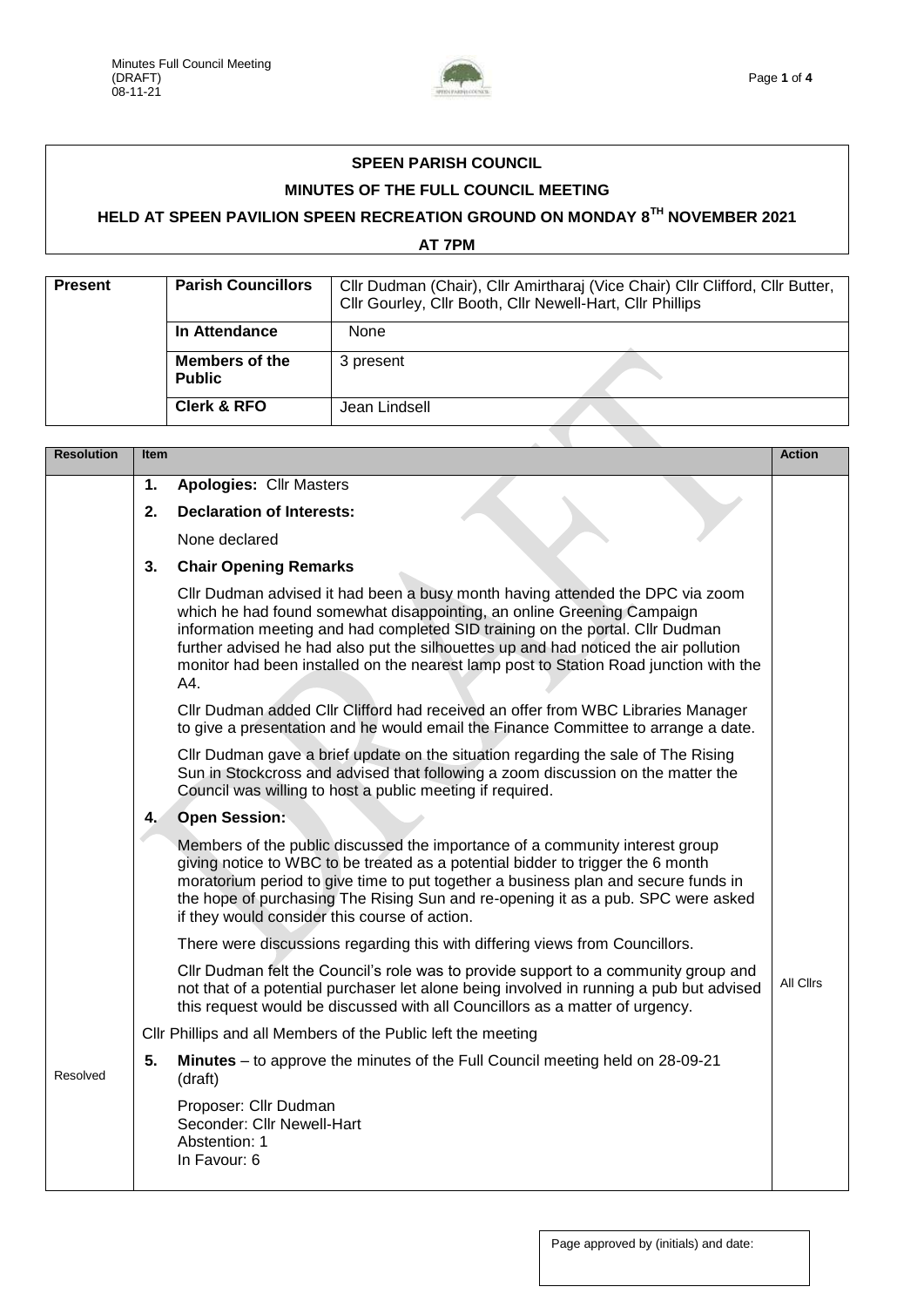

|          | 6. | <b>Financial Report Clerk as RFO</b>                                                                                                                                                                                                                                                                                          |                  |
|----------|----|-------------------------------------------------------------------------------------------------------------------------------------------------------------------------------------------------------------------------------------------------------------------------------------------------------------------------------|------------------|
|          |    | 6.1 Balance in bank as at 31-10-21 reported as £80,287.86                                                                                                                                                                                                                                                                     |                  |
|          |    | 6.2 To retrospectively note payments for September and October 2021                                                                                                                                                                                                                                                           |                  |
|          |    | All Councillors noted payments made                                                                                                                                                                                                                                                                                           |                  |
| Resolved |    | 6.3 Proposal: To accept Finance Reports to 30-09-21                                                                                                                                                                                                                                                                           |                  |
|          |    | Proposer: Cllr Dudman<br>Seconder: Cllr Amirtharaj<br>All in Favour                                                                                                                                                                                                                                                           |                  |
| Resolved |    | 6.4 Proposal: To accept Finance Reports to 31-10-21                                                                                                                                                                                                                                                                           |                  |
|          |    | Proposer: Cllr Dudman<br>Seconder: Cllr Amirtharaj<br>All in Favour                                                                                                                                                                                                                                                           |                  |
| Resolved |    | 6.5 Proposal: To accept Quarterly Budget v Actual Report (Q2)                                                                                                                                                                                                                                                                 |                  |
|          |    | Proposer: Cllr Dudman<br>Seconder: Cllr Clifford<br>All in Favour                                                                                                                                                                                                                                                             |                  |
|          | 7. | <b>District Ward Report (previously circulated)</b>                                                                                                                                                                                                                                                                           |                  |
|          |    | Cllr Dudman was saddened by the death of Peter Argyle.                                                                                                                                                                                                                                                                        |                  |
|          |    | CIIr Amirtharaj raised the issue of incorrect PCR results conducted at Newbury<br>Showground and asked if WBC could have done more to avoid this.                                                                                                                                                                             |                  |
|          |    | All Councillors agreed that WBC had acted very quickly in response to concerns<br>raised by local residents and had alerted DHSS immediately for further investigation<br>resulting in confirmation there had been issues at a number of sites nationwide and<br>the laboratory concerned had subsequently lost the contract. |                  |
|          | 8. | <b>Planning &amp; Highways</b>                                                                                                                                                                                                                                                                                                |                  |
|          |    | 9.1 Grove Road Speeding                                                                                                                                                                                                                                                                                                       |                  |
|          |    | The Clerk advised that WBC had conducted a road survey using the 'black box' to<br>record speed data but she was still awaiting the results. The Clerk added that a<br>resident had also contacted Cllr Doherty direct regarding this matter and that some<br>Grove Road residents were considering initiating a petition.    |                  |
|          |    | 9.2 Community Speed Watch Initiative - to consider if SPC wish to sign up to this<br>programme                                                                                                                                                                                                                                |                  |
|          |    | Cllr Dudman gave a brief update on the CSW initiative and advised the programme<br>was not a replacement for SID deployment.                                                                                                                                                                                                  |                  |
|          |    | SID deployment was a WBC data gathering mechanism and added data was<br>collected prior to the smiley face being displayed to drivers as it was recognised that<br>drivers automatically slow down when approaching the device.                                                                                               |                  |
|          |    | The CSW a police lead initiative was about generating teams within the community<br>potentially prompted by a parish council. Data collected was sent to the police who<br>subsequently send letters to drivers. The expectation was that parish councils would<br>purchase their own equipment.                              |                  |
|          |    | CIIr Dudman advised he was happy to carry out more research into the initiative<br>including the costs involved together with carrying out the training and present back<br>to Full Council.                                                                                                                                  | Cllr<br>Dudman   |
|          |    | Cllr Gourley asked if SPC could start setting up potential SID deployment sites on the<br>portal.                                                                                                                                                                                                                             |                  |
|          |    | All Councillors to send suggestions for potential sites to Cllr Gourley.                                                                                                                                                                                                                                                      | <b>All Clirs</b> |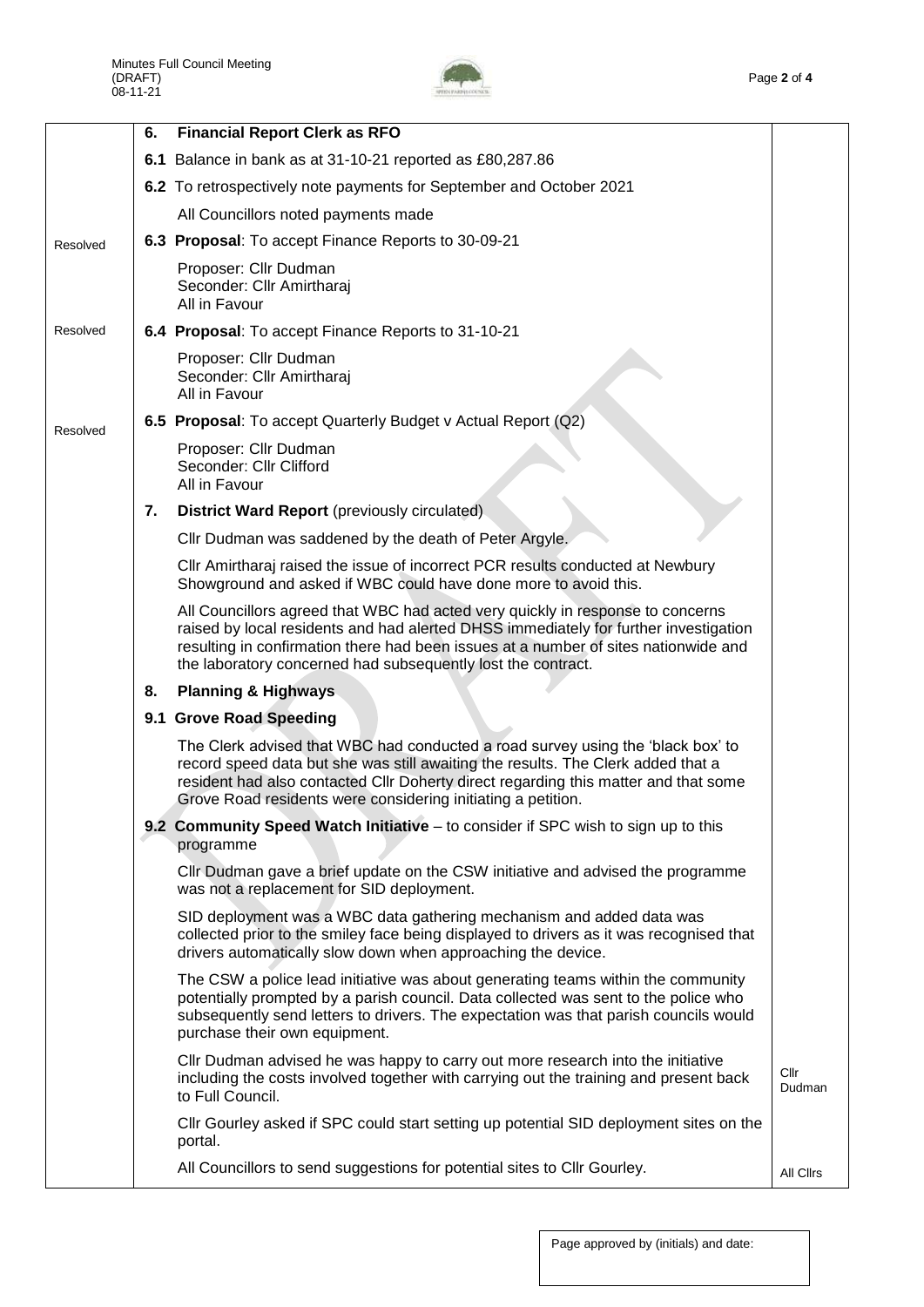

|          | 9. | <b>Communications</b>                                                                                                                                                                                                                                                                                                                                                 |                |
|----------|----|-----------------------------------------------------------------------------------------------------------------------------------------------------------------------------------------------------------------------------------------------------------------------------------------------------------------------------------------------------------------------|----------------|
|          |    | <b>10.1 Parish Communications</b>                                                                                                                                                                                                                                                                                                                                     |                |
|          |    | CIIr Dudman referred to his email previously sent and reiterated that whilst SPC's<br>website was good the information published was only seen by visitors to the site. Cllr<br>Dudman suggested SPC's Facebook account could be reactivated and provide links<br>to the website for items of interest to the community and added Nextdoor was also a<br>possibility. |                |
|          |    | Cllr Dudman added that SPC received a huge amount of information and the key<br>challenge would be filtering that information to ensure only items of interest to the<br>community be published.                                                                                                                                                                      |                |
|          |    | All Councillors agreed.                                                                                                                                                                                                                                                                                                                                               |                |
|          |    | Clerk to revise SPC's Press and Media Policy to ensure the use of social media was<br>up dated.                                                                                                                                                                                                                                                                       | Clerk          |
|          |    | 10. Development                                                                                                                                                                                                                                                                                                                                                       |                |
|          |    | 11.1 Parish Improvement Plan - update from WP                                                                                                                                                                                                                                                                                                                         |                |
|          |    | War Memorial Project - See Item 11.2<br>$\bullet$                                                                                                                                                                                                                                                                                                                     |                |
|          |    | The Pound - Cllr Clifford meeting with SPC contractor to ensure potential plans<br>$\bullet$<br>would not impact grass cutting                                                                                                                                                                                                                                        |                |
|          |    | Defibrillators - WP meeting arranged with Community Heartbeat Trust to gather<br>$\bullet$<br>further information                                                                                                                                                                                                                                                     |                |
|          |    | Electric Vehicle Charging Points - possible funding being investigated<br>$\bullet$                                                                                                                                                                                                                                                                                   |                |
| Resolved |    | 11,2 Proposal: To approve revised Specification of Works                                                                                                                                                                                                                                                                                                              |                |
|          |    | CIIr Booth advised the Specification of Works had been revised to specify<br>replacement kerb stones should be granite setts and include the realignment and<br>repainting of the bollards.                                                                                                                                                                           |                |
|          |    | Proposer: Cllr Booth<br>Seconder: Cllr Gourley<br>All in Favour                                                                                                                                                                                                                                                                                                       |                |
|          |    | Cllr Booth to send Specification of Works to WBC.                                                                                                                                                                                                                                                                                                                     | Cllr Booth     |
|          |    | 11. Future Meetings                                                                                                                                                                                                                                                                                                                                                   |                |
|          |    | CIIr Dudman felt that currently Full Council meetings just went through the Agenda<br>items with little time to discuss any matters in depth and proposed that the Council<br>meet formally every other month in future and hold focussed discussions in between<br>meetings.                                                                                         |                |
|          |    | All Councillors were in favour of having the opportunity of in depth discussions.                                                                                                                                                                                                                                                                                     |                |
|          |    | CIIr Dudman to send proposal via email using meeting dates already agreed for the<br>remainder of 2021/22.                                                                                                                                                                                                                                                            | Cllr<br>Dudman |
|          |    | 12. WBC Engagement with Parish and Town Councils - to consider whether SPC<br>wish to work with WBC to co-design the improvement plan                                                                                                                                                                                                                                 |                |
|          |    | CIIr Dudman advised following the survey carried out by WBC they had identified key<br>areas for improvement and had invited Parish Councils to work with them in co-<br>designing an improvement plan.                                                                                                                                                               |                |
|          |    | All Councillors agreed to look at working with WBC particularly in the area of<br>planning.                                                                                                                                                                                                                                                                           |                |
|          |    | Clerk to advise WBC.                                                                                                                                                                                                                                                                                                                                                  | Clerk          |
|          |    | 13. Correspondence: To receive & consider correspondence (all relevant<br>correspondence is circulated electronically on receipt and where possible                                                                                                                                                                                                                   |                |